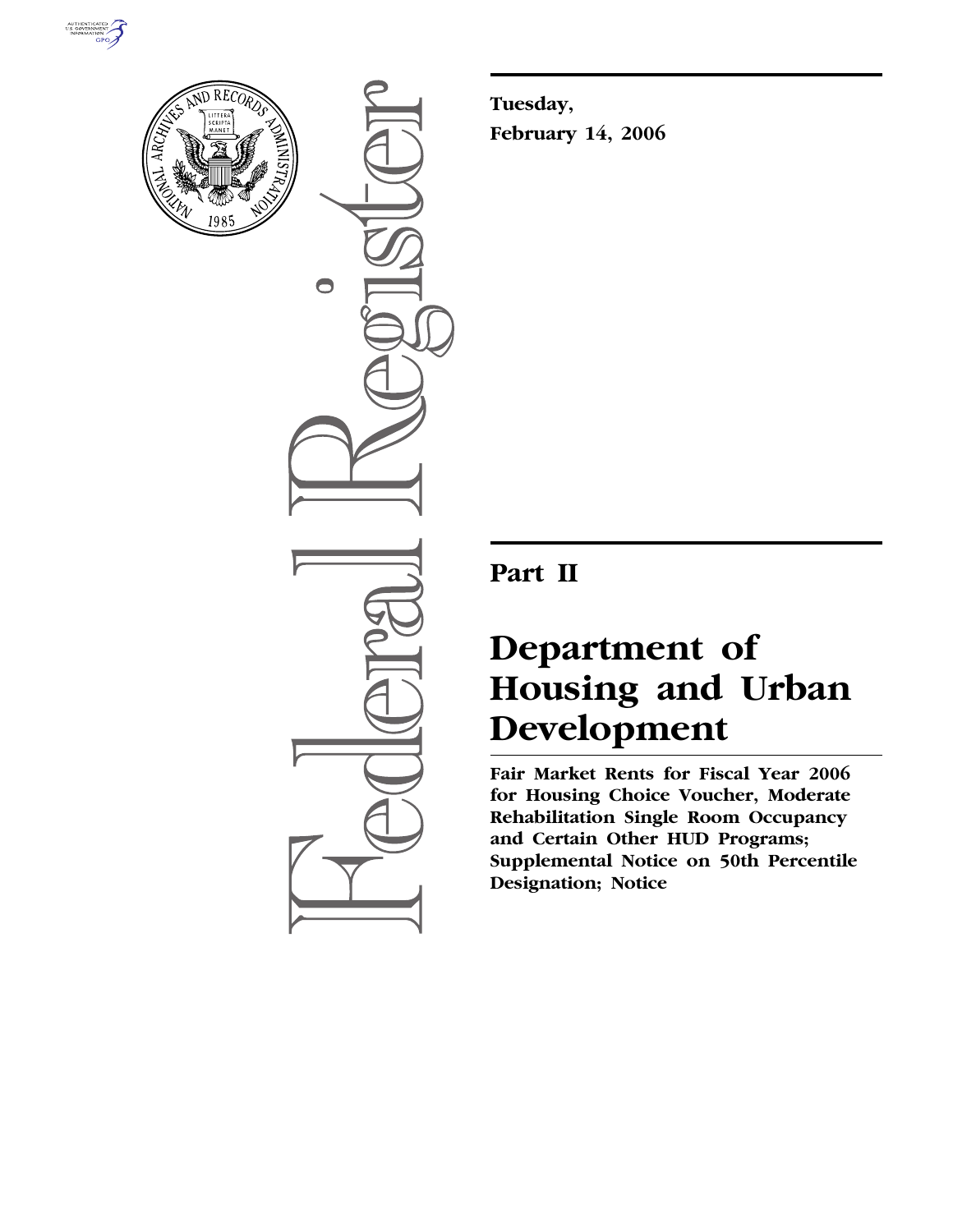#### **DEPARTMENT OF HOUSING AND URBAN DEVELOPMENT**

**[Docket No. FR–4995–N–04]** 

### **Fair Market Rents for Fiscal Year 2006 for Housing Choice Voucher, Moderate Rehabilitation Single Room Occupancy and Certain Other HUD Programs; Supplemental Notice on 50th Percentile Designation**

**AGENCY:** Office of the Secretary, HUD. **ACTION:** Notice.

**SUMMARY:** Section 8(c)(1) of the United States Housing Act of 1937 (USHA) requires the Secretary to publish fair market rents (FMRs) periodically, but not less than annually, to be effective on October 1 of each year. On October 3, 2005, HUD published final FMRs for Fiscal Year (FY) 2006. This notice identified 58 areas at 50th percentile FMRs, which consists of 48 areas previously eligible for 50th percentile FMRs plus 10 areas that are newly eligible. The 48 existing 50th percentile FMR areas were evaluated in a notice published August 25, 2005 (70 FR 50138) and it was determined that only 14 of these areas would remain eligible to participate in the 50th percentile FMR program. This notice confirms the eligibility of the 24 areas identified as having continuing or new eligibility for 50th percentile FMRs. Following a review of public comments, this notice confirms and implements elimination of 50th percentile FMRs for the 34 areas identified as no longer eligible in the August 25, 2005, notice.

HUD has special exception procedures to adjust voucher payment standards in areas affected by natural disasters. Areas directly or indirectly impacted by Hurricanes Katrina or Rita are either already qualified to use exception payment standards or can submit a documented request to do so. In areas directly affected by the two recent hurricanes, public housing agencies are authorized to use voucher payment standards of up to 120 percent of published FMRs, which is significantly higher than the standards permitted for 50th percentile areas. In addition, public housing agencies in these areas may request higher exception payment standards if justified by local rent increases.

**DATES:** *Effective Date:* The FMRs published in this notice are effective March 1, 2006.

**FOR FURTHER INFORMATION CONTACT:** For technical information on the methodology used to develop FMRs or a listing of all FMRs, please call the HUD USER information line at 800–

245–2691 or access the information on the HUD Web site at *http:// www.huduser.org/datasets/fmr.html*. FMRs are listed at the 40th or 50th percentile in Schedule B of this notice. For informational purposes, a table of 40th percentile recent mover rents for the areas with 50th percentile FMRs will be provided on the same Web site noted above. Any questions related to use of FMRs or voucher payment standards should be directed to the respective local HUD program staff. Questions on how to conduct FMR surveys or further methodological explanations may be addressed to Marie L. Lihn or Lynn A. Rodgers, Economic and Market Analysis Division, Office of Economic Affairs, Office of Policy Development and Research, telephone (202) 708–0590. Persons with hearing or speech impairments may access this number through TTY by calling the tollfree Federal Information Relay Service at (800) 877–8339. (Other than the HUD USER information line and TTY numbers, telephone numbers are not toll free.) *Electronic Data Availability:* This **Federal Register** notice is available electronically from the HUD news page: *http://www.hudclips.org*. **Federal Register** notices also are available electronically from the U.S. Government Printing Office Web site at *http:// www.gpoaccess.gov/fr/index.html*.

# **SUPPLEMENTARY INFORMATION**

#### **I. Background**

Section 8 of the USHA (42 U.S.C. 1437f) authorizes housing assistance to aid lower income families in renting safe and decent housing. Housing assistance payments are limited by FMRs established by HUD for different areas. In the Housing Choice Voucher program, the FMR is the basis for determining the ''payment standard amount'' used to calculate the maximum monthly subsidy for an assisted family (*see* 24 CFR 982.503). In general, the FMR for an area is the amount that would be needed to pay the gross rent (shelter rent plus utilities) of privately owned, decent, and safe rental housing of a modest (non-luxury) nature with suitable amenities. In addition, all rents subsidized under the Housing Choice Voucher program must meet reasonable rent standards. The interim rule published on October 2, 2000 (65 FR 58870), established 50th percentile FMRs for certain areas.

Section 8(c) of the USHA requires the Secretary of HUD to publish FMRs periodically, but not less frequently than annually. HUD's regulations implementing section 8(c), codified at 24 CFR part 888, provide that HUD will

develop proposed FMRs, publish them for public comment, provide a public comment period of at least 30 days, analyze the comments, and publish final FMRs. (*See* 24 CFR 888.115.) HUD published its notice on proposed FY2006 FMRs on June 2, 2005 (70 FR 32402), and provided a 60-day public comment period. In the June 2, 2005, notice, HUD advised that it would publish a separate notice to identify any areas that may be newly eligible for 50th percentile FMRs as well as any areas that remain eligible or no longer remain eligible for 50th percentile FMRs, as provided in HUD's regulations. A supplemental notice on 50th percentile designations was published on August 25, 2005 (70 FR 50138), with comments due by September 26, 2005.

Fiftieth percentile FMRs were established by a rule published on October 2, 2000, that also established the eligibility criteria used to select areas that would be assigned 50th rather than the normal 40th percentile FMRs. The objective was to give PHAs a tool to assist them in de-concentrating voucher program use patterns. The three FMR area eligibility criteria were:

1. *FMR Area Size:* the FMR area had to have at least 100 census tracts.

2. *Concentration of Affordable Units:*  70 percent or fewer of the tracts with at least 10 two-bedroom units had at least 30 percent of these units with gross rents at or below the 40th percentile two-bedroom FMR; and,

3. *Concentration of Participants:* 25 percent or more of the tenant-based rental program participants in the FMR area resided in the 5 percent of census tracts with the largest number of program participants.

The rule also specified that areas assigned 50th percentile FMRs were to be re-evaluated after three years, and that the 50th percentile rents would be rescinded unless an area has made at least a fraction of a percent progress in reducing concentration and otherwise remains eligible. (*See* 24 CFR 888.113.) The three-year period has now passed. As noted in the June 2, 2005, notice, the three-year period for the first areas determined eligible to receive the 50th percentile FMRs, following promulgation of the regulation in § 888.113, has come to a close. The notice issued on August 25, 2005 identified 24 areas that will be eligible to use 50th percentile FMRs.

# **II. 50th Percentile FMR Areas for FY2006**

In making FY2006 FMRs effective on October 1, 2005, HUD did not terminate 50th percentile eligibility for areas designated to lose this status in the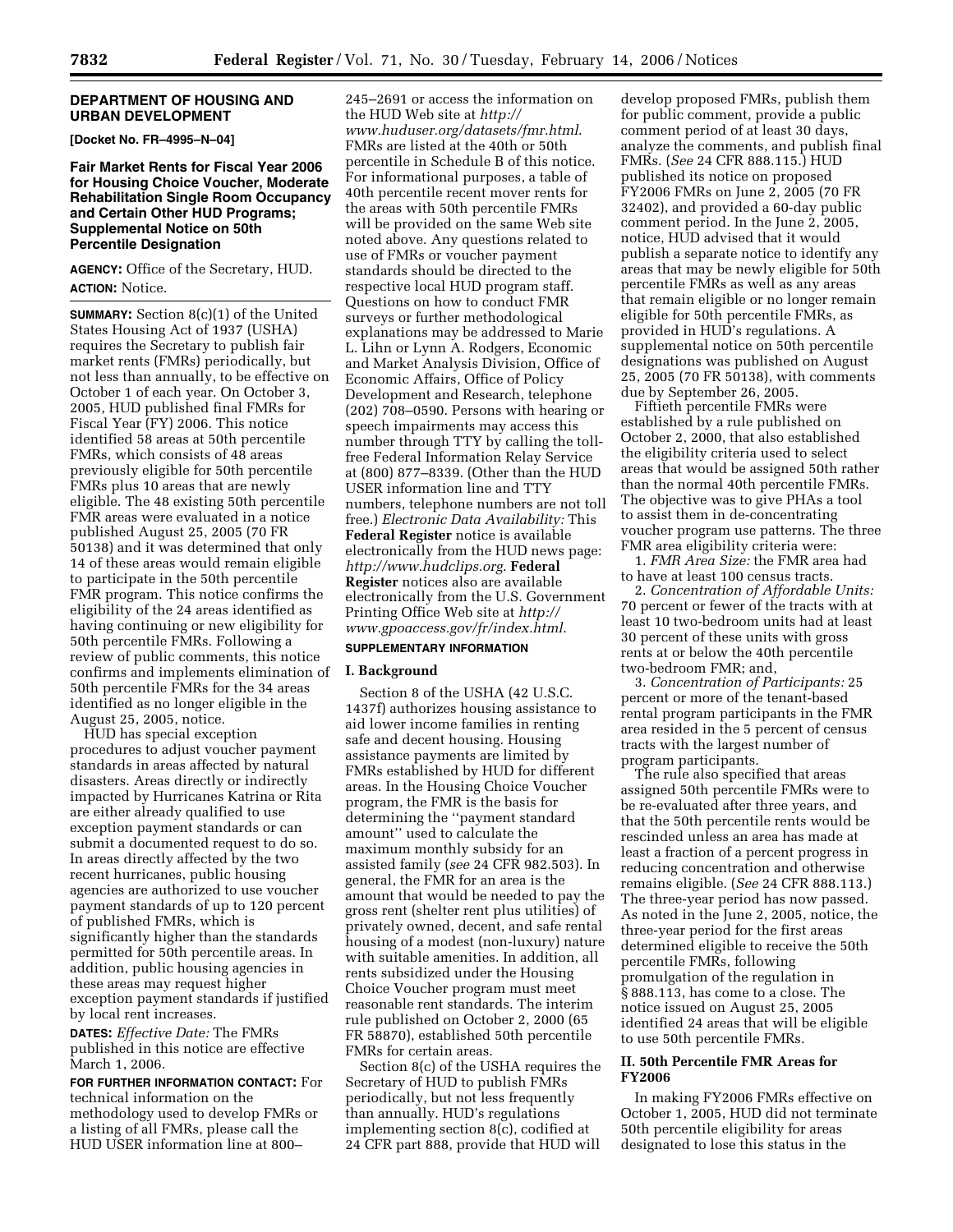August 25, 2005, notice. Instead, it implemented 50th percentile FMRs for newly identified areas and postponed implementation of all terminations until it had had the opportunity to review all related public comments. Based on its review, HUD has not found sufficient reason to change any of its initial determinations and is rescinding 50th percentile FMRs for the 34 areas identified in Table 1.

# TABLE 1.—AREAS LOSING 50TH PERCENTILE FMRS

Allegan County, MI Ashtabula County, OH Atlanta-Sandy Springs-Marietta, GA HMFA Baton Rouge, LA HMFA\* Bergen-Passaic, NJ HMFA Buffalo-Niagara Falls, NY MSA Cleveland-Elyria-Mentor, OH MSA Dallas, TX HMFA Detroit-Warren-Livonia, MI HMFA Holland-Grand Haven, MI MSA Hood County, TX Miami-Fort Lauderdale-Miami Beach, FL Minneapolis-St. Paul-Bloomington, MN–WI Mohave County, AZ Monroe, MI MSA Muskegon-Norton Shores, MI MSA Newark, NJ HMFA Nye County, NV Oakland-Fremont, CA HMFA Ogden-Clearfield, UT MSA Oklahoma City, OK HMFA Oxnard-Thousand Oaks-Ventura, CA MSA Philadelphia-Camden-Wilmington, PA–NJ– DE–MD Pottawatomie County, OK Sacramento—Arden-Arcade—Roseville, CA Salt Lake City, UT HMFA San Antonio, TX HMFA San Diego-Carlsbad-San Marcos, CA MSA San Jose-Sunnyvale-Santa Clara, CA HMFA St. Louis, MO–IL HMFA Tampa-St. Petersburg-Clearwater, FL MSA Tulsa, OK HMFA Warren County, NJ HMFA Wichita, KS HMFA

\*Under the general waiver notice published on October 3, 2005 (70 FR 57716), PHAs in FEMA-designated Hurricane Katrina disaster areas may establish separate payment standards as high as 120 percent of the published 40th percentile rent to expand the supply of housing available to families displaced by Hurricane Katrina. This means that Baton Rouge is permitted to use payment standards much higher than its 50th percentile rents. In addition, it may request payment standards above 120 percent of published FMRs, but such requests must be justified by data.

#### **III. Procedures for Determining 50th Percentile FMRs**

This section describes the procedure HUD followed in evaluating which new and currently designated areas are eligible for 50th percentile FMRs under HUD's regulations in 24 CFR part 888. Additionally, in accordance with HUD's Information Quality Guidelines

(published at 67 FR 69642), certain FMR areas were deemed ineligible for 50th percentile FMRs because the information on concentration of voucher program participants needed to make the eligibility determination was of inadequate quality as described in this section. Table 2 lists the 48 FMR areas that were assigned proposed FY2006 FMRs set at the 50th percentile based on new FMR area definitions. Table 2 includes the 39 areas originally determined eligible for 50th percentile FMRs (following the October 2000 final rule that allowed 50th percentile FMRs) plus subparts of these areas that were separated from the original areas in accordance with the new Office of Management and Budget (OMB) metropolitan area definitions. Those areas marked by an asterisk (\*) in Table 2 failed to meet one or more eligibility criteria as described below, including measurable deconcentration. Those areas marked by a plus sign (+) in Table 2 had insufficient information, as described below, upon which to determine concentration of voucher program participants and are deemed ineligible for 50th percentile FMRs. Only 14 of these areas met all of the eligibility criteria including information quality requirements and had measurable deconcentration.

# TABLE 2.—PROPOSED FY2006 50TH PERCENTILE FMR AREAS LISTED IN JUNE 2, 2005, NOTICE

Albuquerque, NM MSA \*Allegan County, MI \*Ashtabula County, OH \*Atlanta-Sandy Springs-Marietta, GA HMFA Austin-Round Rock, TX MSA \*Baton Rouge, LA HMFA \*Bergen-Passaic, NJ HMFA \*Buffalo-Niagara Falls, NY MSA Chicago-Naperville-Joliet, IL HMFA \*Cleveland-Elyria-Mentor, OH MSA +Dallas, TX HMFA Denver-Aurora, CO MSA \*Detroit-Warren-Livonia, MI HMFA Fort Worth-Arlington, TX HMFA Grand Rapids-Wyoming, MI HMFA \*Holland-Grand Haven, MI MSA \*Hood County, TX Houston-Baytown-Sugar Land, TX HMFA Kansas City, MO–KS HMFA Las Vegas-Paradise, NV MSA +Miami-Fort Lauderdale-Miami Beach, FL MSA \*Minneapolis-St. Paul-Bloomington, MN–WI MSA \*Mohave County, AZ \*Monroe, MI MSA \*Muskegon-Norton Shores, MI MSA +Newark, NJ HMFA \*Nye County, NV \*Oakland-Fremont, CA HMFA \*Ogden-Clearfield, UT MSA

\*Oklahoma City, OK HMFA

TABLE 2.—PROPOSED FY2006 50TH PERCENTILE FMR AREAS LISTED IN JUNE 2, 2005, NOTICE—Continued

Orange County, CA HMFA

\*Oxnard-Thousand Oaks-Ventura, CA MSA +Philadelphia-Camden-Wilmington, PA–NJ– DE–MD MSA Phoenix-Mesa-Scottsdale, AZ MSA \*Pottawatomie County, OK Richmond, VA HMFA \*Sacramento—Arden-Arcade—Roseville, CA **HMFA** 

\*Salt Lake City, UT HMFA

\*San Antonio, TX HMFA

\*San Diego-Carlsbad-San Marcos, CA MSA

\*San Jose-Sunnyvale-Santa Clara, CA HMFA

\*St. Louis, MO–IL HMFA

\*Tampa-St. Petersburg-Clearwater, FL MSA \*Tulsa, OK HMFA

Virginia Beach-Norfolk-Newport News, VA– NC MSA

\*Warren County, NJ HMFA

Washington-Arlington-Alexandria, DC-VA-MD HMFA

\*Wichita, KS HMFA

The following subsections describe HUD's application of the eligibility criteria for 50th percentile FMRs, set forth in 24 CFR 888.113, to the proposed FY2006 50th percentile FMR areas, and explain which areas lost eligibility for the 50th percentile FMR based on each criterion. The application of HUD's Information Quality Guidelines and findings of ineligibility of FMR areas on the basis of inadequate information on concentration of participants are described in the ''concentration of participants'' subsection. The final section identifies 10 additional FY2006 FMR areas assigned proposed 40th percentile FMRs in the June 2, 2005, notice, that are eligible, under the regulatory criteria and information quality guidelines, for 50th percentile FMRs.

# *Continued Eligibility: FMR Area Size Criterion*

Application of the modified new OMB metropolitan area definitions results in several peripheral counties of FY2005 50th percentile FMR areas being separated from their core areas. The separated areas become either nonmetropolitan counties, parts of different metropolitan areas, or form entirely new metropolitan areas. Table 3 shows proposed FY2006 FMR areas that are ineligible to receive 50th percentile FMRs because, as a result of the new metropolitan area definitions, they each have fewer than 100 census tracts and therefore fail to meet the FMR area size criterion.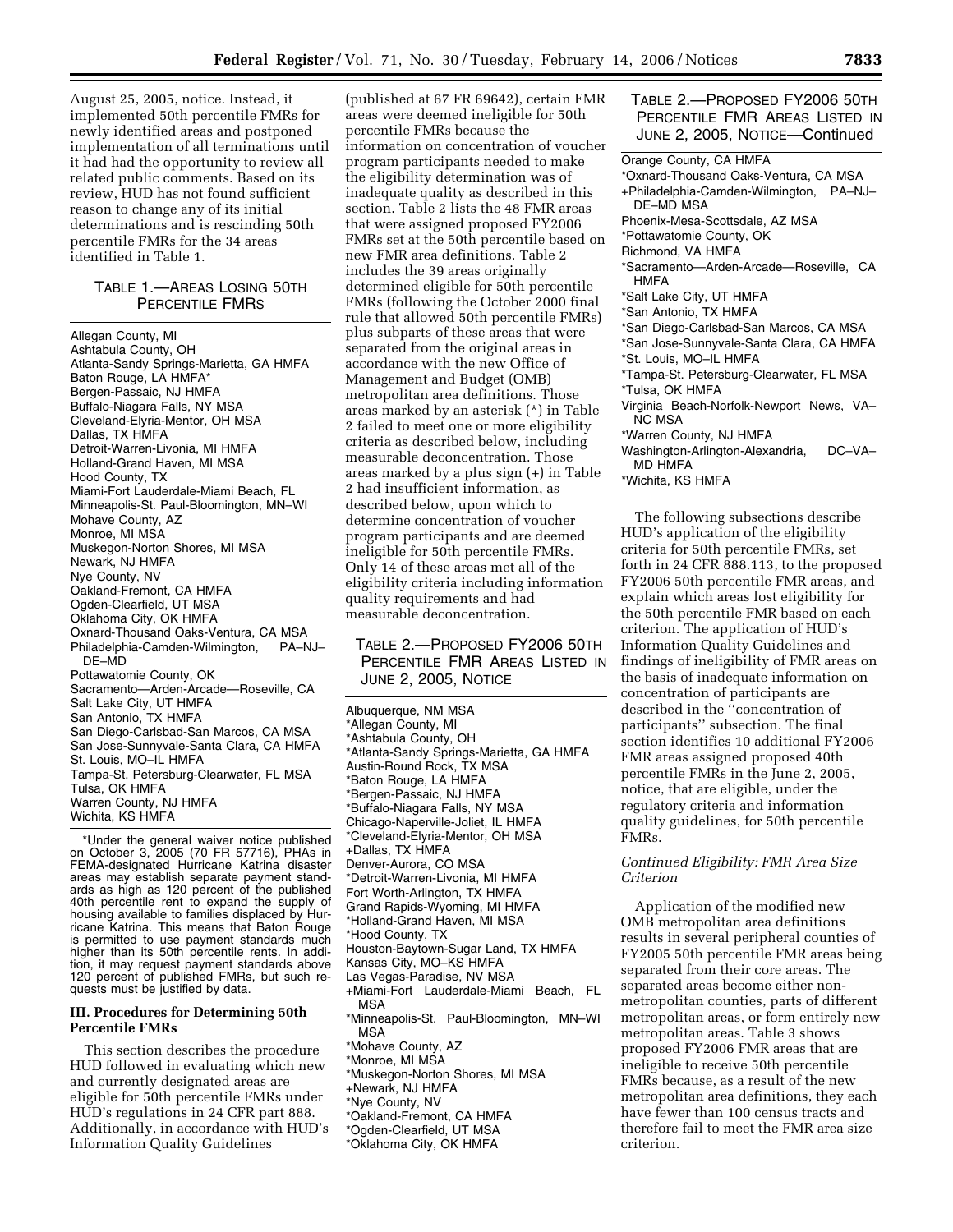TABLE 3.—PROPOSED FY2006 50TH PERCENTILE FMR AREAS WITH FEWER THAN 100 CENSUS TRACTS

|                                | Tracts |
|--------------------------------|--------|
| Allegan County, MI             | 21     |
| Ashtabula County, OH           | 22     |
| Holland-Grand Haven, MI MSA    | 36     |
| Hood County, TX                | .5     |
| Mohave County, AZ              | 30     |
| Monroe, MI MSA                 | 39     |
| Muskegon-Norton Shores, MI MSA | 45     |
| Nye County, NV                 | 10     |
| Ogden-Clearfield, UT MSA       | 93     |
| Pottawatomie County, OK        | 15     |
| Warren County, NJ HMFA         | 23     |
|                                |        |

*Continued Eligibility: Concentration of Affordable Units* 

The original 50th percentile FMR determination in 2000 measured the Concentration of Affordable Units criterion with data from the 1990 Census because 2000 Census data were not available. According to 2000 Census data, the FMR areas, shown in Table 4, and assigned proposed FY2006 50th percentile FMRs have more than 70 percent of their tracts containing 10 or more rental units where at least 30 percent of rental units rent for the 40th percentile two-bedroom FMR or less. These areas therefore fail to meet the

Concentration of Affordable Units criterion and are not eligible for 50th percentile FMRs (FMR areas that are listed above as too small and also fail to meet this criterion are not listed here). In Table 4, the percentages following each FMR area name are, respectively, the 1990 Census and 2000 Census percent of tracts containing 10 or more rental units where at least 30 percent of rental units rent for the 40th percentile two-bedroom FMR or less. This number must be no greater than 70 percent for an FMR area to qualify for 50th percentile FMRs.

TABLE 4.—PROPOSED FY2006 50TH PERCENTILE FMR AREAS WHERE AFFORDABLE UNITS ARE NOT CONCENTRATED

| FMR area | 990<br>(percent) | 2000<br>(percent) |
|----------|------------------|-------------------|
|          | 69.5             | 72.8              |
|          | 69.2             | 80.3              |
|          | 67.7             | 75.4              |
|          | 62.3             | 70.3              |
|          | 65.7             |                   |
|          | 65.0             | 73.1              |
|          | 67.8             | 74.4              |
|          |                  | 71.5              |
|          |                  | 71.8              |
|          |                  | 71.1              |
|          |                  | 70.6              |
|          |                  | 70.7              |
|          |                  | 74.8              |
|          | 63.9             | 74.1              |
|          | 67.5             | 70.4              |
|          | 68.4             | 70.2              |

### *Continued Eligibility: Concentration of Participants*

The <sup>1</sup> Concentration of Participants criterion requires that 25 percent or more of voucher program participants be located in the five percent of census tracts with the highest number of voucher participants. Otherwise, an area is not eligible for 50th percentile FMRs. The data for evaluating the Concentration of Participants criterion comes from HUD's Public Housing Information Center (PIC). All public housing authorities (PHAs) that administer Housing Choice Voucher (HCV) programs must submit, on a timely basis, family records to HUD's PIC as set forth by 24 CFR part 908 and the consolidated annual contributions contract (CACC). PIC is the Department's official system to track

and account for HCV family characteristics, income, rent, and other occupancy factors. PHAs must submit their form HUD–50058 records electronically to HUD for all current HCV families. Under HUD Notice PIH 2000–13 (HA), PHAs were required to successfully submit a minimum of 85 percent of their resident records to PIC during the measurement period covered by this notice (this requirement was raised to 95 percent by HUD Notice PIH 2005–17 (HA), but this higher reporting rate requirement is not used for purposes of this notice because it did not become effective until December 31, 2005, data submissions by PHAs).

Under HUD's Information Quality Guidelines,<sup>2</sup> the data used to determine eligibility for 50th percentile FMRs qualifies as ''influential'' and is therefore subject to a higher ''level of scrutiny and pre-dissemination review'' including ''robustness checks'' because ''public access to data and methods will not occur'' due to HUD's statutory duty to protect private information.3 HUD cannot reasonably base the eligibility decision on inadequate data.

The information used to determine which FMR areas are assigned 50th percentile FMRs is ''influential''

<sup>3</sup> Note that 13 U.S.C. 9 governs the confidentiality of census data. The Privacy Act (5 U.S.C. 552) governs confidentiality of the data used to evaluate the Concentration of Participants criterion.

<sup>&</sup>lt;sup>1</sup>The 1990 percent of tracts containing 10 or more rental units where at least 30 percent of rental units rent for the 40th percentile 2-bedroom FMR or less is the figure computed for the original olddefinition FMR area that was assigned the 50th percentile FMR in 2000. The 2000 figure may differ both because of change between the two decennial censuses as well as change in the geographic definition of the FMR areas.

<sup>2</sup>Section 515 of the Treasury and General Government Appropriations Act for FY2001 (Pub. L. 106–554) directed the OMB to issue governmentwide guidelines that ''provide policy and procedural guidance to federal agencies for ensuring and maximizing the quality, objectivity, utility, and integrity of information (including statistical information) disseminated by federal agencies.'' Within one year after OMB issued its guidelines, agencies were directed to issue their own guidelines that described internal mechanisms by which agencies ensure that their information

meets the standards of quality, objectivity, utility, and integrity. The mechanism also must allow affected persons to seek and obtain correction of information maintained and disseminated by the agency that does not comply with the guidelines. OMB issued its final guidelines on September 28, 2001 (66 FR 49718), but requested additional comment on one component of the OMB guidelines. The OMB guidelines addressing additional public comment were published on January 3, 2002 (67 FR 369), and republished on February 22, 2002 (67 FR 6452). HUD issued its Final Information Quality Guidelines on November 18, 2002 (67 FR 69642), which follow public comment on proposed guidelines published on May 30, 2002 (67 FR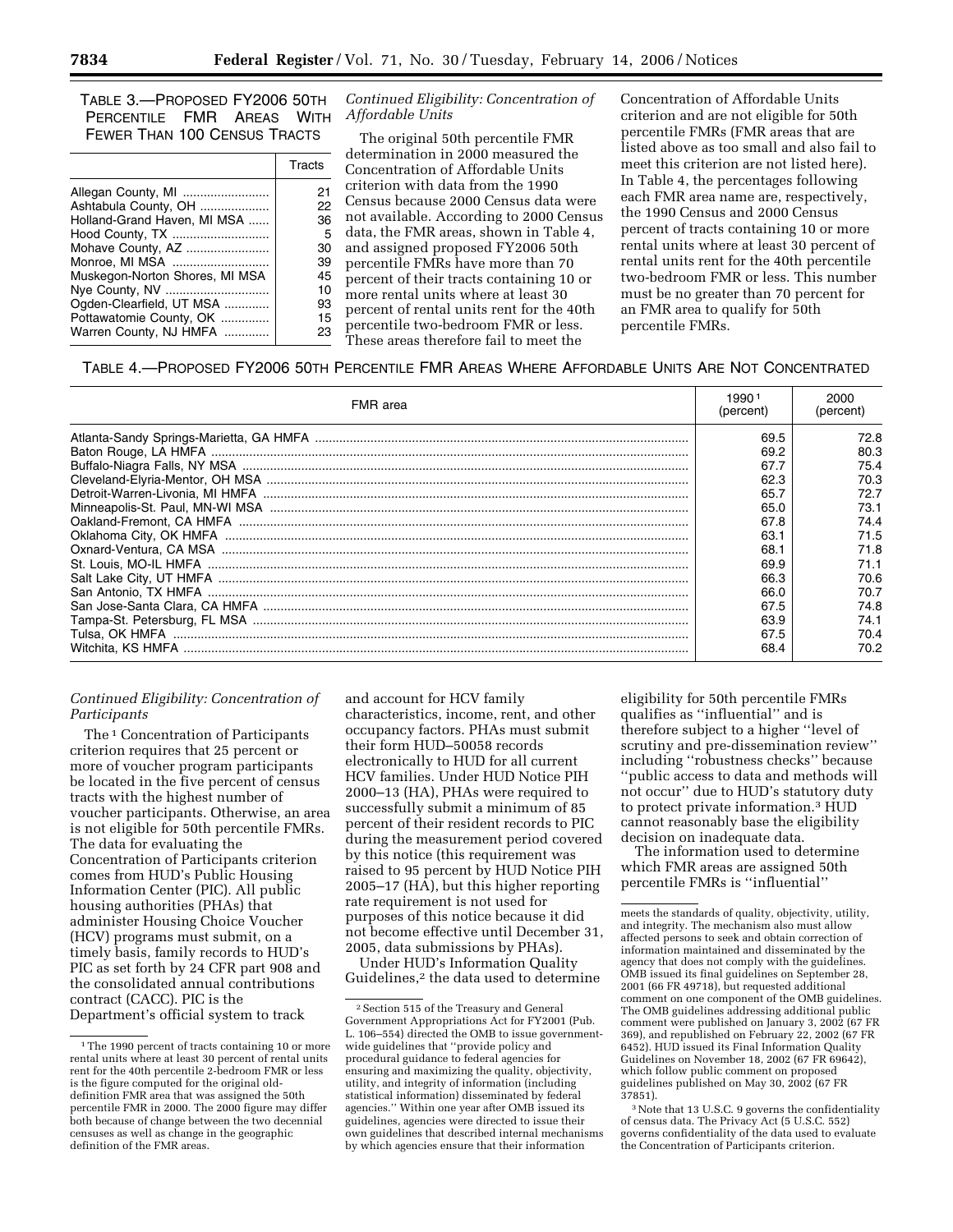because it has ''a clear and substantial impact,'' namely because it can potentially affect how voucher subsidy levels will be set in up to 108 large FMR areas containing about 59 percent of voucher tenants, thereby affecting ''a broad range of parties.'' PHA voucher payment standards are set according to a percentage of the FMR, so the setting of 50th percentile FMRs ''has a high probability'' of affecting subsidy levels for tenants in the affected FMR areas. An ''important'' public policy is affected by the decisions rendered from the information, namely the goal of deconcentrating voucher tenants and improving their access to jobs and improved quality of life.

Under HUD's Final Information Quality Guidelines, influential information that is developed using data that cannot be released to the public under Title XIII or for ''other compelling interests'' is subject to ''robustness checks'' to address, among other things, ''sources of bias or other error'' and ''programmatic and policy implications.'' The typical reason for a low overall reporting rate in an FMR area is very low reporting rates by the largest PHAs in the FMR area. Unless it could be shown that underreporting is essentially random (which would be difficult and impose a major administrative burden on HUD), low reporting rates render any results derived from the data inaccurate, unreliable, and biased.

The setting of a reporting rate threshold for consideration of eligibility for 50th percentile FMRs is, therefore, justified because it constitutes a ''robustness check'' on ''influential information'' as defined in HUD's Final Information Quality Guidelines. HUD sets the overall FMR area minimum reporting rate standard at 85 percent based on the minimum requirements established for PHA reporting rates.

Of the 21 areas passing the FMR Area Size and Concentration of Affordable Units criteria, the four listed below in Table 5 have data quality issues in measuring Concentration of Participants in 2005 because of low reporting by PHAs in the FMR area.

TABLE 5.—PROPOSED FY2006 50TH PERCENTILE FMR AREAS MEETING FMR AREA SIZE AND CONCENTRA-TION OF AFFORDABLE UNITS CRI-TERIA, BUT HAVING REPORTING RATES BELOW 85 PERCENT AS DE-RIVED FROM THE MAY 31, 2005, DELINQUENCY REPORT 4

|                                 | Percent |
|---------------------------------|---------|
| Dallas. TX HMFA                 | 83.2    |
| Miami-Fort Lauderdale-Miami     |         |
| Beach, FL MSA                   | 83.5    |
| Newark, NJ HMFA                 | 79.9    |
| Philadelphia-Camden-Wilmington, |         |
| PA-NJ-DE-MD MSA                 | 54 N    |
|                                 |         |

There<sup>4</sup> are two areas with a proposed FY2006 50th percentile FMR that met the first two eligibility criteria, had adequate data to measure Concentration of Participants, but failed to meet 25 percent concentration criterion. These two areas are the Sacramento-Arden-Arcade-Roseville, CA HMFA and the San Diego-Carlsbad-San Marcos, CA MSA.

### *Continued Eligibility: Deconcentration of Participants*

HUD's regulations in 24 CFR 888.113 specify that areas assigned 50th percentile rents are to be reviewed at the end of three years, and that the 50th percentile rents will be rescinded if no progress has been made in deconcentrating voucher tenants. FMR Areas that failed this test are ineligible for 50th percentile FMRs for the subsequent three years. One FMR area with proposed FY2006 50th percentile FMRs that passed the other 50th percentile eligibility tests, had sufficient data to accurately evaluate tenant concentration and measure deconcentration progress between 2000 and 2005, and failed to show deconcentration—the Bergen-Passaic, NJ HMFA.

The Newark, NJ HMFA and the Philadelphia-Camden-Wilmington, PA– NJ–DE–MD MSA are ineligible for 50th percentile FMRs because neither concentration nor deconcentration

progress can be measured accurately based on data provided by PHA reporting. In addition, as discussed in the review of public comments, the Philadelphia PHA is exempt from FMR constraints in setting voucher payment standards, and it was this part of the metropolitan area that had the high levels of concentration that resulted in the initial 50th percentile FMR status. If reporting in any of these FMR areas has increased sufficiently when future evaluations of deconcentration are made, and eligibility can be established with increased reporting rates, the 50th percentile FMRs could be reinstated before the end of a three-year hiatus in these two areas.

Since the Bergen-Passaic, NJ HMFA has not demonstrated progress in deconcentrating voucher participants and this measurement is made with data of adequate quality (85.7 percent reporting rate), the Bergen-Passaic, NJ HMFA is ineligible for FY2006 50th percentile FMRs and shall remain so for 3 years. Bergen-Passaic's 40th percentile rents are within 5 percent of those of the New York City metropolitan area to which it is assigned under current OMB metropolitan area definitions, so under HUD's policies for establishing the FY2006 FMR areas it would become part of the New York City FMR area. However, as outlined in **Federal Register** Notice of Proposed Metropolitan Area Definitions for FY2006 Income Limits, published on December 16, 2005 (70 FR 74988), HUD has proposed creating four new FMR areas, including Bergen-Passiac, by splitting larger FY2006 FMR areas along the lines of FY2005 FMR areas. These new FMR areas were proposed because they have very large differences in median incomes and income limits from those of the larger areas of which they were originally part. Public comments on these proposed changes are pending, but comments to date have supported this proposal, so this notice maintains Bergen-Passiac as an independent FMR area on an interim basis pending completion of the comment process.

Table 6 lists the areas, originally assigned 50th percentile FMRs, and also assigned proposed FY2006 50th percentile FMRs, that have sufficient Reporting Rates as derived from the May 31, 2005, Delinquency Report to make an accurate assessment of participant concentration, that meet all eligibility criteria, and have shown evidence of participant deconcentration. These areas continue to be eligible for 50th percentile FMRs.

<sup>4</sup>For most PHAs the reporting rate comes directly from the Delinquency Report and is the ratio of form 50058 received to required units. In some cases, the number of 50058 required units was inconsistent with other figures on the number of HCV participants served by the PHA and was replaced with either the December 2004 leased units (if available) or Annual Contribution Contracts (ACC) units. The two significant instances where this procedure was used and negatively affected FMR area reporting rates in this table because the resulting PHA rates were below 85 percent are as follows: Dallas, TX HA (15,975 ACC units, PHA Report Rate 78.3%) and Philadelphia, PA HA (15,641 leased units, PHA Report Rate 0.0%).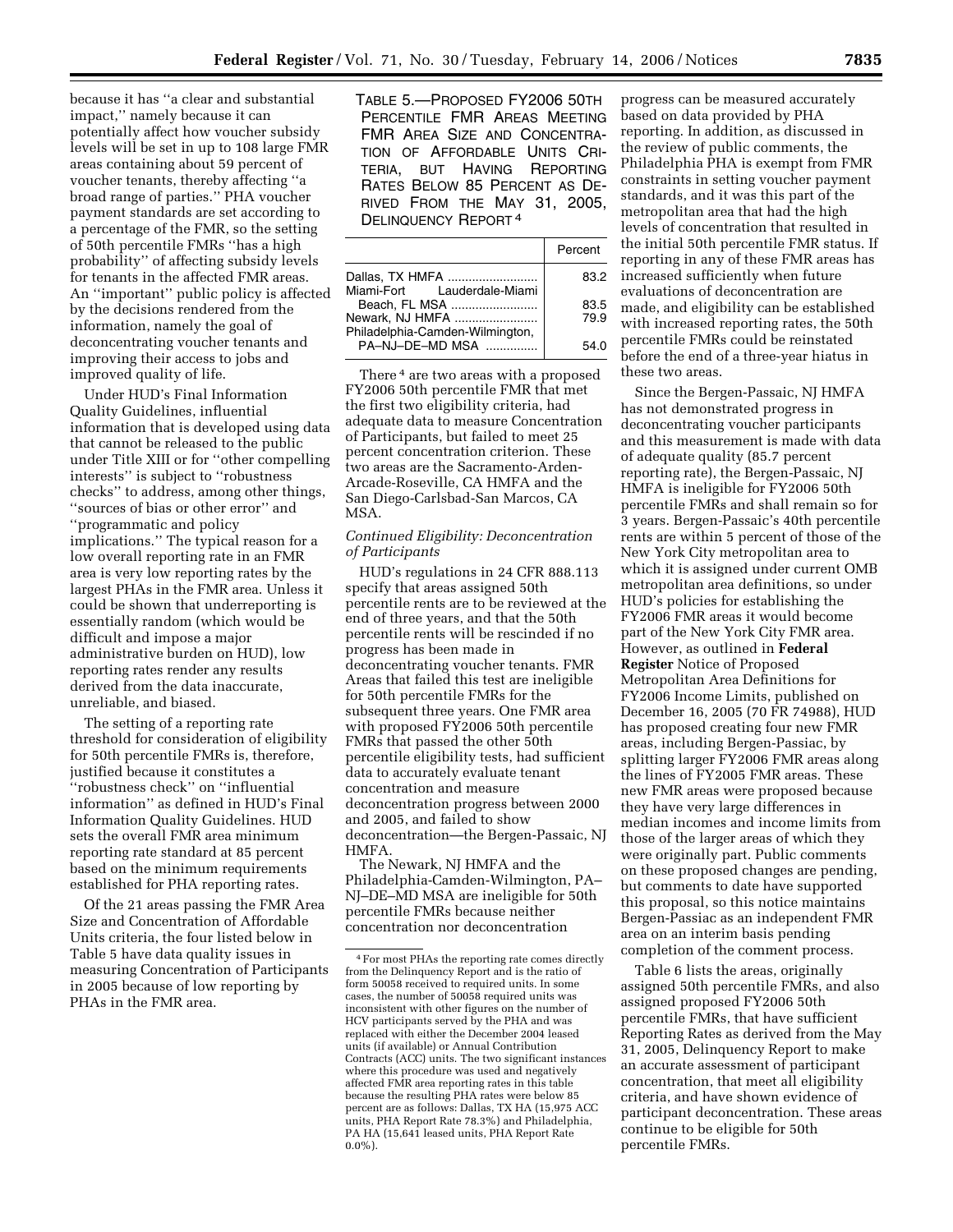TABLE 6.—PROPOSED FY2006 50TH PERCENTILE FMR AREAS THAT CONTINUE AS 50TH PERCENTILE AREAS

Albuquerque, NM MSA Austin-Round Rock, TX MSA Chicago-Naperville-Joliet, IL HMFA Denver-Aurora, CO MSA Fort Worth-Arlington, TX HMFA Grand Rapids-Wyoming, MI HMFA Houston-Baytown-Sugar Land, TX HMFA Kansas City, MO–KS HMFA Las Vegas-Paradise, NV MSA Orange County, CA HMFA Phoenix-Mesa-Scottsdale, AZ MSA Richmond, VA HMFA Virginia Beach-Norfolk-Newport News, VA– NC MSA Washington-Arlington-Alexandria, DC-VA-MD HMFA

#### *Newly Eligible Areas*

Table 7 lists the FY2006 FMR areas not originally assigned proposed 50th percentile FMRs that have sufficient Reporting Rates as derived from the May 31, 2005, Delinquency Report (more than 85 percent overall for the FMR area) to evaluate the Concentration of Participants and meet the eligibility requirements for 50th percentile FMRs. There were no FY2006 FMR areas originally assigned proposed 40th percentile FMRs that otherwise met the eligibility requirements for 50th percentile FMRs, but were deemed ineligible by having insufficient Reporting Rates as derived from the May 31, 2005, Delinquency Report.

# TABLE 7.—NEW ASSIGNED 50TH PERCENTILE FMR AREAS

Baltimore-Towson, MD MSA Hartford-West Hartford-East Hartford, CT HMFA Honolulu, HI MSA Milwaukee-Waukesha-West Allis, WI MSA New Haven-Meriden, CT HMFA Providence-Fall River, RI–MA HMFA Riverside-San Bernardino-Ontario, CA MSA Sarasota-Bradenton-Venice, FL MSA Tacoma, WA HMFA Tucson, AZ MSA

#### **IV. Public Comments**

A total of 32 comments were received and reviewed by HUD. Many of the comments submitted raised FMR issues that are not directly related to this notice and therefore are not discussed in detail. Several comments, for instance, gave rationales for 50th percentile FMRs that were unrelated to implementation of the regulatory criteria. The decision as to the percentile level at which FMRs should be set involves a complex tradeoff between serving more households versus providing a higher level of

assistance to those in the program, and is one that has been an on-going source of discussion and change over the life of the program but which, ultimately, is a wider Congressional and Administration policy decision.

Comments received from the Sacramento PHA and the San Diego Housing Commission questioned the accuracy of the PIC system tenant data used in the determinations. An error in the PIC data was discovered for Sacramento that resulted in doublecounting of vouchers for one housing authority. Although Sacramento is no longer ineligible for the 50th percentile FMR program based on a low reporting rate, it still remains ineligible for continued use of 50th percentile FMRs because it fails to meet the concentration of participants criteria (25 percent or more of voucher program participants must be located in the five percent of census tracts with the highest number of voucher participants). No errors were found in the tenant reporting data used for San Diego. The San Diego Housing Commission comment had based its conclusions on data from the city and not included or considered data for the balance of the metropolitan area.

The Philadelphia Housing Authority, Mayor of Cherry Hill Township, the Wisler Pearlstine law firm (on behalf of the Montgomery County Housing Authority), Legal Services of New Jersey and the Council of Large Public Housing Authorities (CLPHA) oppose the removal of the Philadelphia metropolitan area from the 50th percentile FMR program based on its low reporting rate. They cite the designation of the Philadelphia HA as a Moving-to-Work (MTW) demonstration site as a waiver of HUD reporting requirements and note that other PHAs in the metropolitan area met or exceeded the 85 percent reporting rate. The Philadelphia metropolitan area's 50th percentile designation was based on the heavy concentration of program participants in a small number of census tracts within the city of Philadelphia. Under its MTW agreement, the Philadelphia PHA is not subject to FMRs and has the discretion to set its own payment standards, so FMRs are no longer relevant to its voucher program management. The MTW contract with the Philadelphia HA specifically states that it must report to the PIC system, and the lack of data prevents HUD from evaluating for purposes of the 50th percentile program in the same way that every other area is evaluated. Several comments stated that HUD should evaluate the area based on the data from the areas that did report but, aside from

being inconsistent with the relevant regulations, this grouping of areas would not meet the regulatory eligibility criteria. It would be both inequitable and inconsistent with the regulations to permit PHAs outside the city limits to use 50th percentile FMRs when other areas that fail to meet the regulatory criteria are not allowed to do so.

Newark and Miami also protest the loss of the 50th percentile FMR based on insufficient data. The Miami-Dade Housing Agency and Florida Legal Services, Inc. note that there is no reporting requirement in the 50th percentile regulation. The Miami-Dade Housing Agency also noted that HUD used May 2005 data for its 50th percentile determination. They believed that use of September 30, 2004, data would have allowed the PHA to meet the reporting requirement. The Rahway Housing Authority, part of the Newark metropolitan area, points out that the new HUD requirement in Notice PIH 2005–17(HA) will sanction PHAs that do not submit data and that reporting is therefore likely to improve. Rahway asks HUD to defer determinations of 50th percentile eligibility for one year, at which time more data may be available. HUD's response to the above comments is based on the Final Information Quality Guidelines published in the **Federal Register** on November 18, 2002 (67 FR 69642), which are previously discussed in the section on ''Continued Eligibility.'' The reporting requirement is covered in each PHA's Annual Contribution Contract with HUD, and has been a requirement for over two decades. This submission requirement and the 85 percent standard have also been part of the Section 8 Management Assessment Program (SEMAP) regulatory standards under which PHA voucher program performance is evaluated. HUD's compliance with the Information Quality Guidelines is required by a statute passed subsequent to the issuance of the 50th percentile rule, and reporting compliance is required under PHAs' contractual agreements with HUD. Allowing PHAs to select when or how compliance should be measured is inconsistent with the letter and intent of these information quality guidelines.

The Public Housing Authorities Directors Association (PHADA) assumes that under-reporting is random and requests a further investigation by HUD. HUD does not accept this as a basis for over-ruling its information quality guidelines. Aside from violating the provisions of the guidelines, HUD has no basis for assuming that underreporting is random. Under-reporting tends to be concentrated in one or a few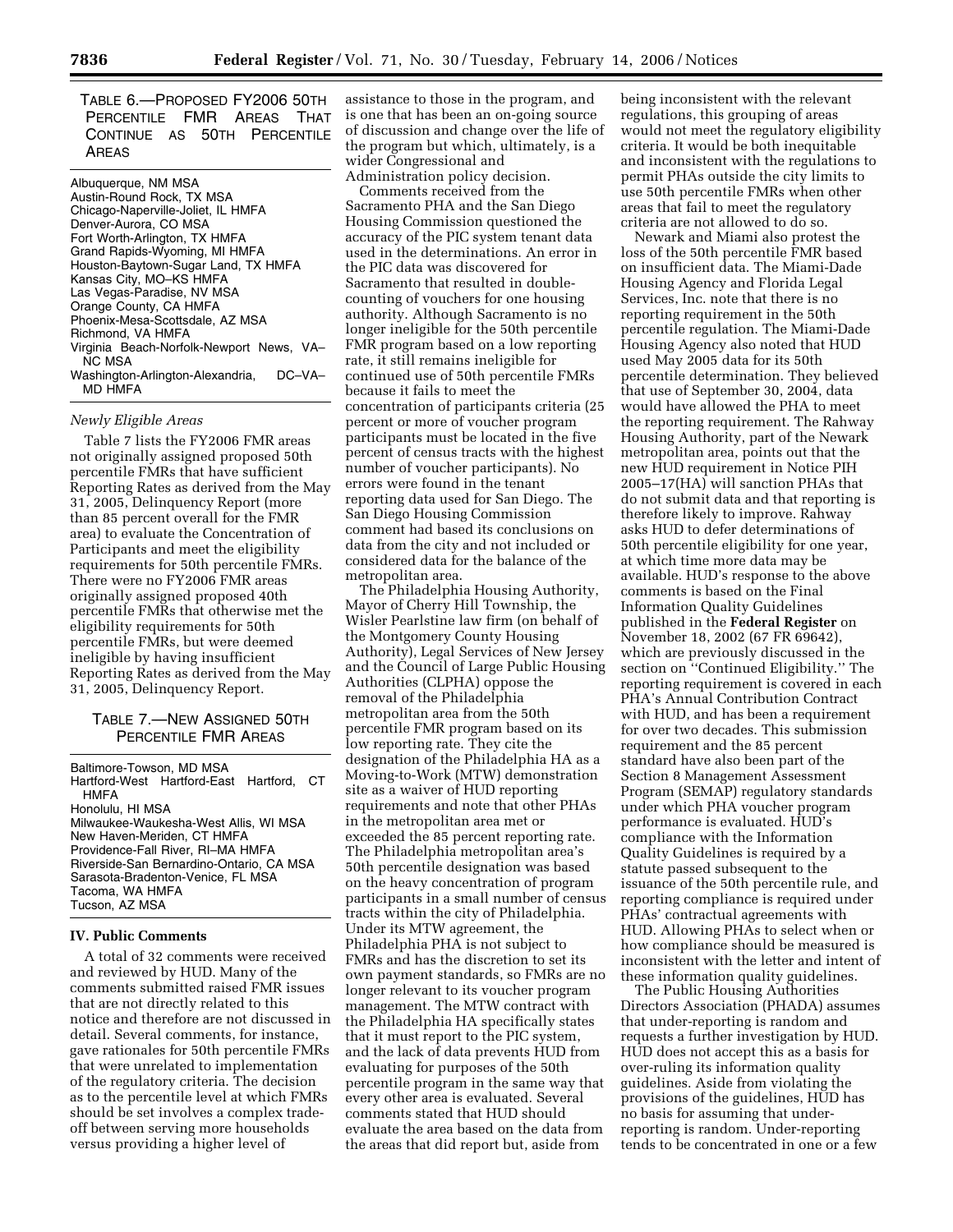PHAs within a metropolitan area, and it is known that levels of program concentration vary significantly from PHA to PHA.

Several metropolitan areas and public interest groups cite the need for higher FMRs in their areas. The National Association of Home Builders (NAHB) and the National Association of Affordable Housing Lenders (NAAHL) propose increasing all FMRs to the 50th percentile level, or, at the very least restoring the 11 areas that lost designation simply as a result of adopting the new OMB metropolitan definitions. Those 11 areas were assigned 50th percentile FMR solely because they were previously grouped with central cities that had concentration problems. There is no basis for favoring these areas over other areas with similar characteristics solely because they were previously allowed to use higher FMRs.

The Housing Authority of Bergen County (NJ) and the city of Berkeley (CA) discuss the high cost of rental housing in their areas and the difficulty they will find in making the program work with lower FMRs. The Department of Community Affairs for the State of New Jersey notes that a reduction in the FMRs will make it more difficult for families to find decent affordable housing in neighborhoods of their choice and that the requirement to deconcentrate will be impossible to satisfy. The Decatur Housing Authority (GA) states that it can ill-afford a decrease resulting from the loss of the 50th percentile as its rental housing market begins to tighten, and argues that Atlanta metropolitan area needs higher rather than lower FMRs. HUD agrees that higher FMRs would permit more units to be accessed in all of the above areas, but past studies have shown that 40th percentile FMRs are high enough to permit a wide range of neighborhoods to be accessed. In addition, the above arguments do not address the regulatory criteria that govern 50th percentile FMR determinations.

Bergen County and Berkeley also argue that they need higher FMRs because they have higher rents than the metropolitan areas of which they are a part. To the extent that this condition can be documented, as can be done with 2000 Census data, this need should be addressed by requests for exception payment standards as permitted under voucher program regulations. In instances where PHAs believe FMRs are

inaccurate, they should submit public comments to that effect in response to proposed FMRs, and may provide survey data to support such requests or ask HUD to conduct a survey (which HUD will seek to do within its funding constraints).

The Cuyahoga Metropolitan Housing Authority, Florida Legal Services, Inc., the Housing Authority of the County of Santa Clara and the Minnesota Housing Finance Agency state that PHAs that have been successful in meeting the HUD deconcentration measure should continue to have the necessary tools available to them and specifically request exception from the reduction to the 40th percentile FMR based on the provision set out in 24 CFR 982.503(f). They request that HUD immediately implement that provision of the 50th percentile regulation so that exceptions can be granted. Nothing in this or the August 25, 2005 notice rescinded this provision, and requests for implementation should be made to the Office of Public and Indian Housing. The Livonia Housing Commission and the Fair Housing Center of Metropolitan Detroit claim that the reduction in the FMR will have a disparate impact on minority and disabled families and that it raises fair housing concerns for lowincome minority and disabled citizens in Wayne County. The argue that the reduction will reduce housing choices, increase rent burdens and negatively impact quality of life issues. The Detroit area lost its 50th percentile status because 2000 Census data showed that it did not meet the concentration of affordable units standard. The evaluative standards used were objective, race-neutral, and applied uniformly to all metropolitan areas.

The National Association of Housing and Redevelopment Officials (NAHRO) noted that, in its August 25th notice proposing rescission of some 50th percentile FMRS, HUD failed to mention the provision in HUD regulations (24 CFR 982.503(e)) that permits PHAs the opportunity to qualify for a success rate payment standard. Under the implementing notice for the 50th percentile notice, HUD clearly stated that PHAs may request these exceptions from their HUD office. Neither this notice nor the August 25, 2005, notice abrogate this right.

The Housing Authority of St. Louis County protests the elimination of St. Louis from the 50th percentile FMR program based on its percentage of

affordable units because it feels the percentage, at 71.1 percent, does not represent a statistically significant difference from 70.0 percent. The National Low Income Housing Coalition stated that the precision used by HUD in its analysis was inappropriate and it requested that standard rounding practices be employed for areas such as Cleveland (70.3 percent), Tulsa (70.4 percent) and Wichita, KS (70.2 percent). These comments were considered, but rejected because the criteria used had been pre-specified and subject to public comment.

All of the public interest groups urged HUD to grant a moratorium on any reduction of 50th percentile areas for any area impacted by Hurricane Katrina (and Rita). NAHRO suggested that any federally declared disaster area, or any of the surrounding communities providing housing assistance to evacuees, be eligible to receive up to 150 percent of the existing FMR without prior HUD approval. The HUD Office of Public and Indian Housing (PIH) has issued a notice that provides exception payment standards for FEMA designated disaster areas and allows other areas impacted by displacement to request exception payment standards.

Revised final FY2006 FMRs for the areas affected by this notice are listed in Schedule B.5 Consistent with current regulations, PHAs must obtain the approval of their governing board to implement use of 50th percentile FMRs or payment standards based on those FMRs.

Note 1 in the footnotes on Schedule B of the FMR tables as published on October 3, 2005, is incorrect. It should state the following: *The FMRs for unit sizes larger than 4 Bedrooms are calculated by adding 15% to the 4 Bedroom FMR for each extra bedroom*. Other information pertaining to the final FY2006 FMRs is unchanged from the October 3, 2005 notice.

Dated: February 7, 2006.

**Darlene Williams,** 

*Assistant Secretary for Policy, Development and Research.* 

**BILLING CODE 4210–67–P** 

<sup>5</sup>FR–4995–N–02 listed five additional metropolitan counties as being affected by this policy. However, all five counties were also affected by the implementation of the state minimum policy in the final FY2006 FMRs published as FR–4995– N–03, which increased their FMRs above the levels proposed in FR–4995–N–02 and, therefore, this notice does not change published final FMRs for these areas.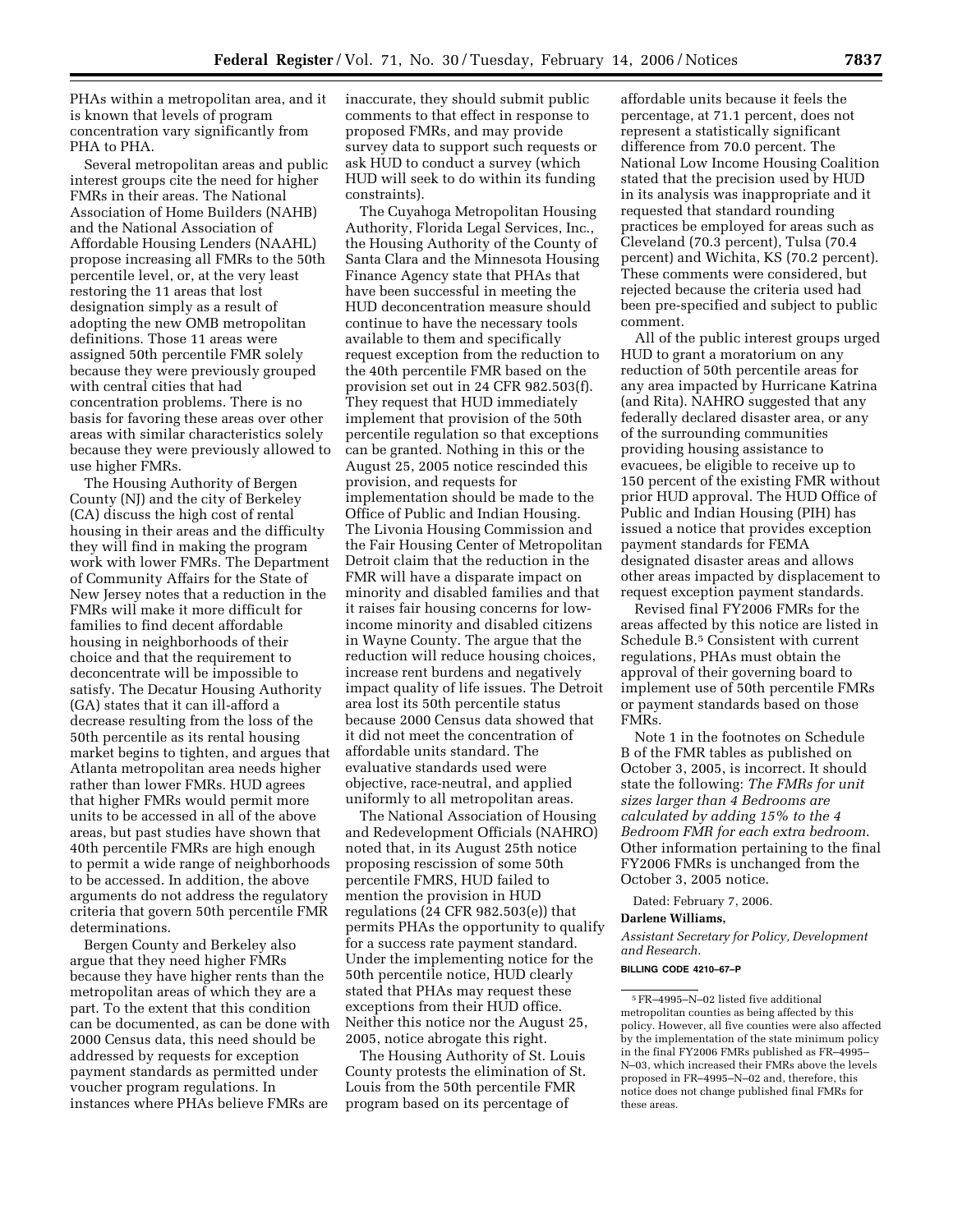| MARKET RENTS<br>2006 REVISED FINAL FAIR<br>ΗĀ<br>$\mathbf{r}$<br><b>SCHEDULE B</b>                                                                                                                                     | FOR                             |                                    | EXISTING HOUSING                    |                                      |                                      | H<br>PAGE                                                                                                                                                                                                                                                   |
|------------------------------------------------------------------------------------------------------------------------------------------------------------------------------------------------------------------------|---------------------------------|------------------------------------|-------------------------------------|--------------------------------------|--------------------------------------|-------------------------------------------------------------------------------------------------------------------------------------------------------------------------------------------------------------------------------------------------------------|
| ARIZONA continued                                                                                                                                                                                                      |                                 |                                    |                                     |                                      |                                      |                                                                                                                                                                                                                                                             |
| BR<br>$\sim$<br>œ,<br>m<br>$\mathbf{H}$<br>$0$ BR<br>NONMETROPOLITAN COUNTIES                                                                                                                                          | BR<br>ω                         | BR<br>$\ddot{\phantom{0}}$         |                                     |                                      |                                      | BR<br>4<br>BR<br>ω<br>Ã<br>$\mathbf{\Omega}$<br>BR<br>$\mathbf{r}$<br>BR<br>$\circ$<br>NONMETROPOLITAN COUNTIES                                                                                                                                             |
| 653<br>$\circ$<br>56<br>509<br>Mohave.                                                                                                                                                                                 | $\frac{3}{2}$                   | 1008                               |                                     |                                      |                                      |                                                                                                                                                                                                                                                             |
| CALIFORNIA                                                                                                                                                                                                             |                                 |                                    |                                     |                                      |                                      |                                                                                                                                                                                                                                                             |
| METROPOLITAN FMR AREAS                                                                                                                                                                                                 | 0B                              | Ã<br>$\mathbf{H}$                  | BR<br>$\mathbf{\Omega}$             | Ħ<br>$\mathbf{\tilde{c}}$            | 4 BR                                 | <b>STATE</b><br>within<br>Counties of FMR AREA                                                                                                                                                                                                              |
| $A \cdot \cdot$<br>Sacramento--Arden-Arcade--Roseville, CA HMF<br>San Diego-Carlsbad-San Marcos, CA MSA<br>Oakland-Fremont, CA HMFA<br>San Jose-Sunnyvale-Santa Clara, CA HMFA<br>Oxnard-Thousand Oaks-Ventura, CA MSA | 760<br>865<br>876<br>982<br>691 | 870<br>1045<br>1015<br>1084<br>786 | 959<br>1065<br>1220<br>1379<br>1238 | 1679<br>1976<br>1384<br>1514<br>1754 | 2260<br>1586<br>1871<br>2079<br>1931 | Sacramento<br>Costa<br>Placer,<br>Contra<br>Santa Clara<br>Dorado,<br>San Diego<br>Alameda,<br>Ventura<br>ជ                                                                                                                                                 |
| DELAWARE                                                                                                                                                                                                               |                                 |                                    |                                     |                                      |                                      |                                                                                                                                                                                                                                                             |
| METROPOLITAN FMR AREAS                                                                                                                                                                                                 | $0-BR$                          | Ã<br>$\overline{\phantom{0}}$      | BR<br>$\mathbf{\hat{z}}$            | Ã<br>m                               | BR<br>4                              | FMR AREA within STATE<br>Counties of                                                                                                                                                                                                                        |
| MSA.<br>Philadelphia-Camden-Wilmington, PA-NJ-DE-MD                                                                                                                                                                    | 649                             | 742                                | 886                                 | 1061                                 | 1262                                 | New Castle                                                                                                                                                                                                                                                  |
| FLORIDA                                                                                                                                                                                                                |                                 |                                    |                                     |                                      |                                      |                                                                                                                                                                                                                                                             |
| METROPOLITAN FMR AREAS                                                                                                                                                                                                 | 0 BR                            | $1-BR$                             | Ã<br>$\alpha$                       | Ã<br>$\tilde{c}$                     | 4 BR                                 | of FMR AREA within STATE<br>Counties                                                                                                                                                                                                                        |
| ۰<br>Tampa-St. Petersburg-Clearwater, FL MSA<br>Miami-Fort Lauderdale-Miami Beach, FL MSA.                                                                                                                             | 652<br>585                      | 752<br>649                         | 911<br>785                          | 1205<br>995                          | 1377<br>1201                         | Hernando, Hillsborough, Pasco, Pinellas<br>Palm Beach<br>Miami-Dade,<br>Broward,                                                                                                                                                                            |
| GEORGIA                                                                                                                                                                                                                |                                 |                                    |                                     |                                      |                                      |                                                                                                                                                                                                                                                             |
| METROPOLITAN FMR AREAS                                                                                                                                                                                                 | 0B                              | Ã<br>$\overline{a}$                | BR<br>$\mathbf{\Omega}$             | Ã<br>$\mathbf{\hat{z}}$              | BR<br>4                              | AREA within STATE<br>Counties of FMR                                                                                                                                                                                                                        |
| Atlanta-Sandy Springs-Marietta, GA HMFA                                                                                                                                                                                | ω<br>G3                         | 686                                | 763                                 | c<br>8                               | 1013                                 | Gwinnett,<br>Coweta,<br>Pike,<br>Fulton,<br>Cobb,<br>Jasper, Newton, Paulding, Pickens,<br>clayton,<br>Forsyth,<br>Carroll, Cherokee,<br>Fayette,<br>Rockdale, Spalding, Walton<br>Douglas,<br>Bartow,<br>DeKalb,<br>Henry,<br>Barrow,<br>Dawson,<br>Heard, |
| ILLINOIS                                                                                                                                                                                                               |                                 |                                    |                                     |                                      |                                      |                                                                                                                                                                                                                                                             |
| METROPOLITAN FMR AREAS                                                                                                                                                                                                 | 0BR                             | Ã<br>$\mathbf{H}$                  | BR<br>u                             | Ã<br>w                               | BR<br>4                              | <b>STATE</b><br>FMR AREA within<br>đ<br>Counties                                                                                                                                                                                                            |
| ٠<br>St. Louis, MO-IL HMFA.                                                                                                                                                                                            | m<br>$\frac{8}{4}$              | 526                                | 54<br>ن                             | 842                                  | 882                                  | $\frac{1}{2}$<br>st.<br>Monroe,<br>Madison,<br>Jersey,<br>Clinton,<br>Calhoun,                                                                                                                                                                              |
| KANSAS                                                                                                                                                                                                                 |                                 |                                    |                                     |                                      |                                      |                                                                                                                                                                                                                                                             |
| METROPOLITAN FMR AREAS                                                                                                                                                                                                 | 0B                              | Ã<br>$\overline{1}$                | BR<br>$\mathbf{\hat{c}}$            | Ã<br>ω                               | BR<br>4                              | AREA within STATE<br>FMR<br>Ъp<br>Counties                                                                                                                                                                                                                  |
| $\bullet$<br>Wichita, KS HMFA.                                                                                                                                                                                         | 408                             | 457                                | 600                                 | 767                                  | 863                                  | Sedgwick<br>Harvey,<br>Butler,                                                                                                                                                                                                                              |
| LOUISIANA                                                                                                                                                                                                              |                                 |                                    |                                     |                                      |                                      |                                                                                                                                                                                                                                                             |
| METROPOLITAN FMR AREAS                                                                                                                                                                                                 | Ã<br>$\circ$                    | Ã<br>$\blacksquare$                | BR<br>$\sim$                        | BR<br>S                              | Ã<br>4                               | <b>STATE</b><br>FMR AREA within<br>Counties of                                                                                                                                                                                                              |
| Baton Rouge, LA HMFA                                                                                                                                                                                                   | 458                             | 499                                | 576                                 | 734                                  | 808                                  | West Feliciana<br>Livingston,<br>East Feliciana,<br>Pointe Coupee, St. Helena, West Baton Rouge,<br>Baton Rouge,<br>East<br>Ascension,                                                                                                                      |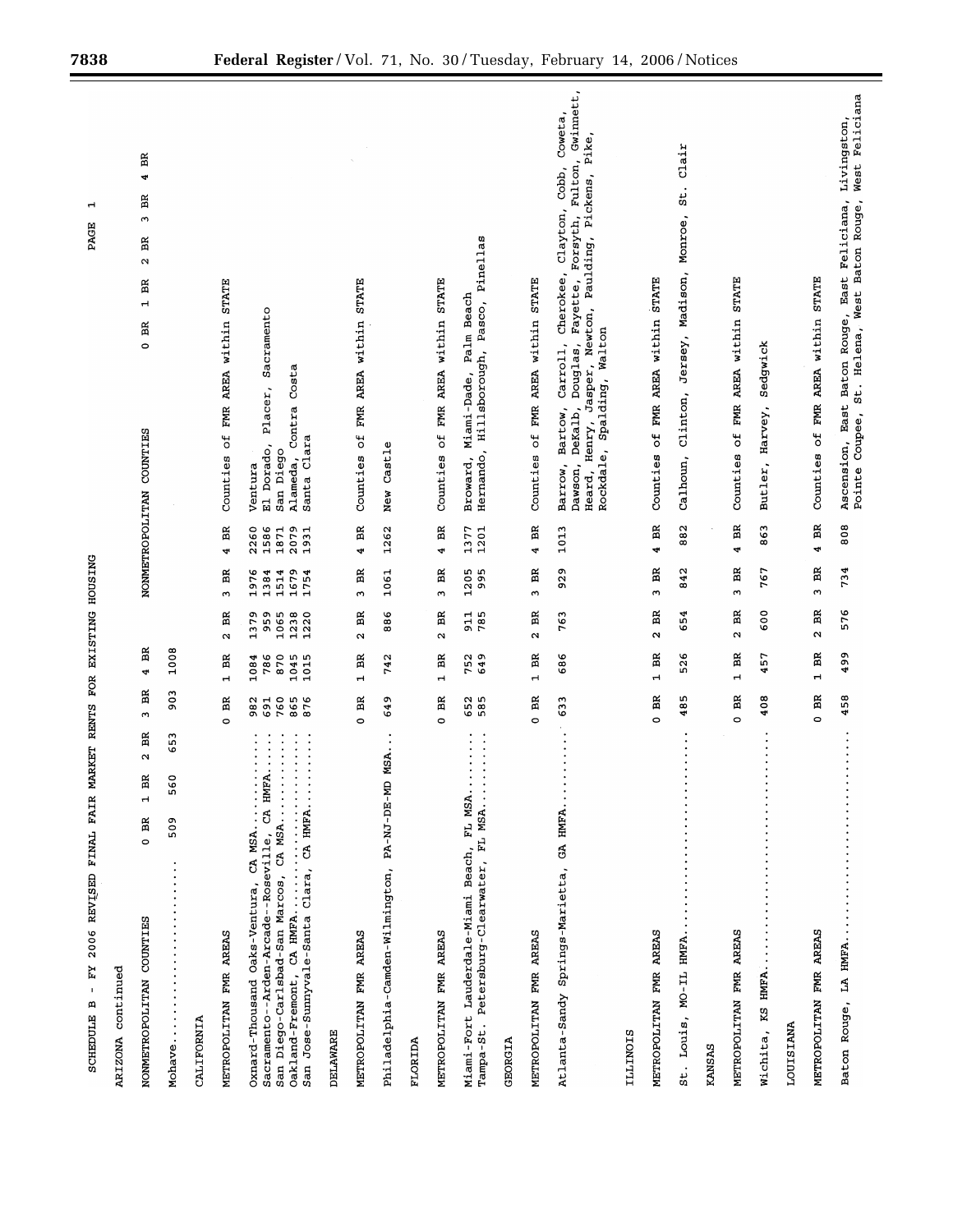| RENTS FOR EXISTING HOUSING<br>2006 FINAL FAIR MARKET<br>- FY<br><b>SCHEDULE B</b>                                                                                                                                                                                                   |                           |                               |                            |                              |                              | ω<br>PAGE                                                                                                                            |
|-------------------------------------------------------------------------------------------------------------------------------------------------------------------------------------------------------------------------------------------------------------------------------------|---------------------------|-------------------------------|----------------------------|------------------------------|------------------------------|--------------------------------------------------------------------------------------------------------------------------------------|
| MARYLAND                                                                                                                                                                                                                                                                            |                           |                               |                            |                              |                              |                                                                                                                                      |
| METROPOLITAN FMR AREAS                                                                                                                                                                                                                                                              | BR<br>$\circ$             | BR<br>$\blacksquare$          | Ã<br>$\mathbf{\sim}$       | Ã<br>$\omega$                | BR<br>4                      | Counties of FMR AREA within STATE                                                                                                    |
| Philadelphia-Camden-Wilmington, PA-NJ-DE-MD MSA.                                                                                                                                                                                                                                    | 649                       | 742                           | 886                        | 1061                         | 1262                         | Ceci1                                                                                                                                |
| MICHIGAN                                                                                                                                                                                                                                                                            |                           |                               |                            |                              |                              |                                                                                                                                      |
| METROPOLITAN FMR AREAS                                                                                                                                                                                                                                                              | $0$ BR                    | Å<br>$\overline{a}$           | BR<br>$\sim$               | BR<br>$\tilde{ }$            | 4 BR                         | Counties of FMR AREA within STATE                                                                                                    |
| $\frac{1}{2}$ , $\frac{1}{2}$ , $\frac{1}{2}$ , $\frac{1}{2}$ , $\frac{1}{2}$ , $\frac{1}{2}$ , $\frac{1}{2}$ , $\frac{1}{2}$ , $\frac{1}{2}$ , $\frac{1}{2}$<br>Monroe, MI MSA<br>Muskegon-Norton Shores, MI MSA<br>Detroit-Warren-Livonia, MI HMFA<br>Holland-Grand Haven, MI MSA | 599<br>393<br>565<br>532  | 410<br>644<br>541<br>601      | 770<br>649<br>723<br>533   | 921<br>898<br>705<br>944     | 949<br>970<br>1040<br>725    | Wayne<br>$_{\text{clair}}$<br>St.<br>Oakland,<br>Macomb,<br>Muskegon<br>Lapeer,<br>Ottawa<br>Monroe                                  |
| $2$ BR<br>$1$ BR<br>$0$ BR<br>NONMETROPOLITAN COUNTIES                                                                                                                                                                                                                              | BR<br>$\ddot{\mathbf{c}}$ | $4$ BR                        |                            |                              |                              | BR<br>4<br>Ã<br>$\mathbf{\tilde{c}}$<br>Ħ<br>$\mathbf{\Omega}$<br>BR<br>$\rightarrow$<br>Ã<br>$\circ$<br>NONMETROPOLITAN COUNTIES    |
| 611<br>510<br>423<br>MINNESOTA<br>Allegan.                                                                                                                                                                                                                                          | 766                       | 821                           |                            |                              |                              |                                                                                                                                      |
| METROPOLITAN FMR AREAS                                                                                                                                                                                                                                                              | $0$ BR                    | Ã<br>$\blacksquare$           | BR<br>$\mathbf{\hat{z}}$   | Ã<br>$\mathfrak{m}$          | $4$ BR                       | FMR AREA within STATE<br>Counties of                                                                                                 |
| MSA<br>Minneapolis-St. Paul-Bloomington, MN-WI                                                                                                                                                                                                                                      | 598                       | 705                           | 855                        | 1119                         | 1258                         | Ramsey,<br>Isanti,<br>Hennepin,<br>Sherburne, Washington, Wright<br>Dakota,<br>Chisago,<br>Carver,<br>Scott,<br>Anoka,               |
| NISSOURI                                                                                                                                                                                                                                                                            |                           |                               |                            |                              |                              |                                                                                                                                      |
| METROPOLITAN FMR AREAS                                                                                                                                                                                                                                                              | 0B                        | Ã<br>$\overline{a}$           | Ã<br>$\mathbf{\tilde{c}}$  | BR<br>ω                      | BR<br>4                      | FMR AREA within STATE<br>Counties of                                                                                                 |
| St. Louis, MO-IL HMFA.                                                                                                                                                                                                                                                              | w<br>48                   | 6<br>52                       | 654                        | 842                          | 882                          | Jefferson, Lincoln,<br>city<br>St. Louis<br>Franklin,<br>city part of Crawford,<br>St. Louis, Warren,<br>Charles,<br>Sullivan<br>st. |
| <b>NEVADA</b>                                                                                                                                                                                                                                                                       |                           |                               |                            |                              |                              |                                                                                                                                      |
| Ã<br>$\mathbf{\Omega}$<br>Ã<br>$\overline{r}$<br>0B<br>NONMETROPOLITAN COUNTIES                                                                                                                                                                                                     | Ã<br>$\mathbf{\hat{z}}$   | Ã<br>4                        |                            |                              |                              | BR<br>4<br>BR<br>S<br>BR<br>$\mathbf{\sim}$<br>Ã<br>$\mathbf{r}$<br>0B<br>NONMETROPOLITAN COUNTIES                                   |
| 631<br>568<br>409<br>$Nye$                                                                                                                                                                                                                                                          | o<br>51                   | 947                           |                            |                              |                              |                                                                                                                                      |
| NEW JERSEY                                                                                                                                                                                                                                                                          |                           |                               |                            |                              |                              |                                                                                                                                      |
| METROPOLITAN FMR AREAS                                                                                                                                                                                                                                                              | 0B                        | Ã<br>$\blacksquare$           | $2$ BR                     | BR<br>$\omega$               | BR<br>$\ddot{\phantom{0}}$   | <b>STATE</b><br>within<br>AREA<br>FMR<br>đ<br>Counties                                                                               |
| $\vdots$<br>Bergen-Passaic, NJ HMFA<br>Warren County, NJ HMFA.                                                                                                                                                                                                                      | 719<br>649<br>763<br>875  | 854<br>979<br>879<br>742      | 998<br>1098<br>886<br>1004 | 1196<br>1356<br>1202<br>1061 | 1329<br>1262<br>1231<br>1561 | Salem<br>Camden, Gloucester,<br>Morris, Sussex, Union<br>Passaic<br>Burlington,<br>Bergen,<br>Essex,<br>Warren                       |
| NEW YORK                                                                                                                                                                                                                                                                            |                           |                               |                            |                              |                              |                                                                                                                                      |
| METROPOLITAN FMR AREAS                                                                                                                                                                                                                                                              | 0B                        | Ã<br>$\overline{\phantom{0}}$ | BR<br>$\boldsymbol{\sim}$  | BR<br>ω                      | 4 BR                         | FMR AREA within STATE<br>đ<br>Counties                                                                                               |
| Buffalo-Niagara Falls, NY MSA.                                                                                                                                                                                                                                                      | 487                       | 488                           | 586                        | ю<br>72                      | 800                          | agara<br>Ź<br>Erie,                                                                                                                  |
| OHIO                                                                                                                                                                                                                                                                                |                           |                               |                            |                              |                              |                                                                                                                                      |
| METROPOLITAN FMR AREAS                                                                                                                                                                                                                                                              | Ã<br>$\circ$              | $1-BR$                        | Ã<br>$\mathbf{\Omega}$     | Ã<br>$\mathbf{c}$            | $4$ BR                       | of FMR AREA within STATE<br>Counties                                                                                                 |
| .<br>Cleveland-Elyria-Mentor, OH MSA                                                                                                                                                                                                                                                | 488                       | 566                           | 682                        | 874                          | 929                          | Cuyahoga, Geauga, Lake, Lorain, Medina                                                                                               |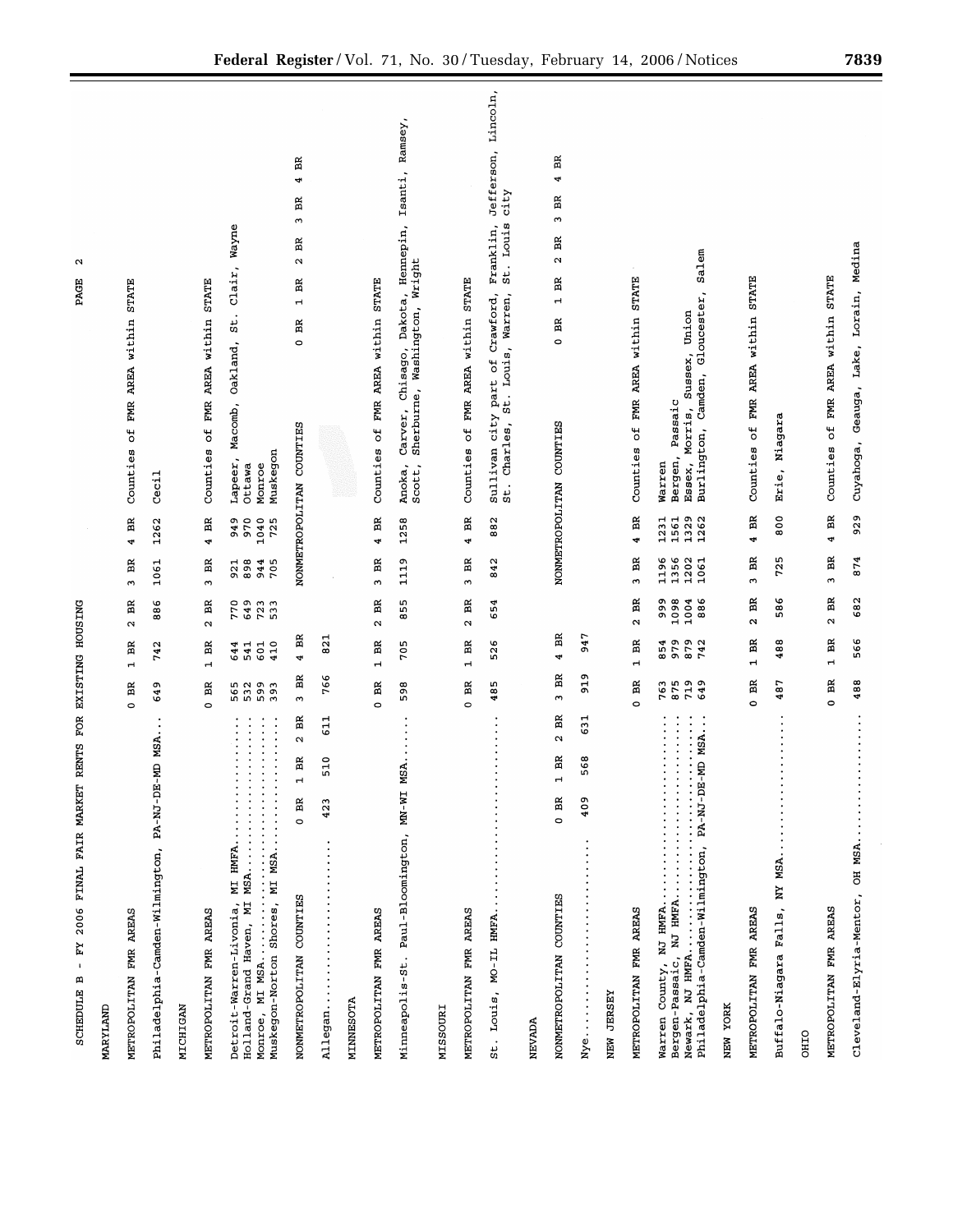| FY 2006 FINAL FAIR MARKET RENTS FOR EXISTING HOUSING<br>$\mathbf{I}$<br><b>SCHEDULE B</b>                         | ω<br>PAGE                                                                                                                                     |
|-------------------------------------------------------------------------------------------------------------------|-----------------------------------------------------------------------------------------------------------------------------------------------|
| OHIO continued                                                                                                    |                                                                                                                                               |
| BR<br>4<br>BR<br>ω<br>Ã<br>$\mathbf{\hat{z}}$<br>$\approx$<br>m<br>$\mathbf{r}$<br>0B<br>NONMETROPOLITAN COUNTIES | Ã<br>4<br>BR<br>$\mathbf{\hat{z}}$<br>BR<br>$\boldsymbol{\sim}$<br>BR<br>$\overline{\phantom{a}}$<br>$0$ BR<br>NONMETROPOLITAN COUNTIES       |
| 874<br>750<br>590<br>ω<br>$\frac{6}{5}$<br>394<br>Ashtabula                                                       |                                                                                                                                               |
| <b>OKLAHOMA</b>                                                                                                   |                                                                                                                                               |
| Ã<br>$\alpha$<br>BR<br>$\overline{a}$<br>0B<br>METROPOLITAN FMR AREAS                                             | Counties of FMR AREA within STATE<br>BR<br>4<br>$3$ BR                                                                                        |
| 605<br>564<br>464<br>495<br>425<br>456<br>$\vdots$<br>$\vdots$<br>Oklahoma City, OK HMFA<br>Tulsa, OK HMFA        | Oklahoma<br>McClain,<br>Wagoner<br>Tulsa,<br>Logan,<br>Rogers<br>Canadian, Cleveland,<br>Creek, Osage,<br>816<br>825<br>799<br>761            |
| 4 BR<br>$3$ BR<br>$2$ BR<br><b>PS</b><br>$\frac{a}{1}$<br>$0$ BR<br>NONMETROPOLITAN COUNTIES                      | Ã<br>÷<br>BR<br>$\tilde{c}$<br>Ã<br>$\mathbf{\Omega}$<br>BR<br>$\overline{1}$<br>0B<br>NONMETROPOLITAN COUNTIES                               |
| 731<br>630<br>497<br>r<br>44<br>393<br>Pottawatomie                                                               |                                                                                                                                               |
| PENNSYLVANIA                                                                                                      |                                                                                                                                               |
| $2$ BR<br>$1-BR$<br>0 <sub>BR</sub><br>METROPOLITAN FMR AREAS                                                     | Counties of FMR AREA within STATE<br>4 BR<br>BR<br>$\mathbf{r}$                                                                               |
| 886<br>742<br>649<br>MSA<br>Philadelphia-Camden-Wilmington, PA-NJ-DE-MD                                           | Chester, Delaware, Montgomery, Philadelphia<br>Bucks,<br>1262<br>1061                                                                         |
| TEXAS                                                                                                             |                                                                                                                                               |
| $2-BR$<br>$1-BR$<br>$0-BR$<br>METROPOLITAN FMR AREAS                                                              | Counties of FMR AREA within STATE<br>$4$ BR<br>$3-BR$                                                                                         |
| 733<br>687<br>607<br>556<br>548<br>500<br>$\ddot{.}$<br>.<br>San Antonio, TX HMFA<br>Dallas, TX HMFA              | Denton, Ellis, Hunt, Kaufman, Rockwall<br>Guadalupe, Wilson<br>Collin, Dallas, Delta,<br>Bandera, Bexar, Comal,<br>1129<br>1077<br>954<br>886 |
| Ã<br>4<br>Ã<br>$\tilde{c}$<br>$2$ BR<br>BR<br>$\overline{a}$<br>$0$ BR<br>NONMETROPOLITAN COUNTIES                | Ħ<br>4<br>BR<br>m<br>BR<br>$\mathbf{\hat{z}}$<br>BR<br>$\overline{a}$<br>0B<br>NONMETROPOLITAN COUNTIES                                       |
| 951<br>716<br>542<br>487<br>449<br>Hood                                                                           |                                                                                                                                               |
| <b>UTAH</b>                                                                                                       |                                                                                                                                               |
| Ã<br>$\mathbf{\tilde{c}}$<br>BR<br>$\mathbf{H}$<br>0B<br>METROPOLITAN FMR AREAS                                   | Counties of FMR AREA within STATE<br>4 BR<br>3BR                                                                                              |
| 617<br>690<br>501<br>572<br>416<br>526<br>$\vdots$<br>Salt Lake City, UT HMFA<br>Ogden-Clearfield, UT MSA         | Davis, Morgan, Weber<br>Lake<br>Salt<br>$1003$<br>$1130$<br>848<br>971                                                                        |
| <b>WISCONSIN</b>                                                                                                  |                                                                                                                                               |
| Ã<br>$\alpha$<br>员<br>$\overline{a}$<br>0B<br>METROPOLITAN FMR AREAS                                              | Counties of FMR AREA within STATE<br>4 BR<br>3BR                                                                                              |
| 855<br>705<br>598<br>Minneapolis-St. Paul-Bloomington, MN-WI MSA.                                                 | Croix<br>Pierce, St.<br>1258<br>1119                                                                                                          |
|                                                                                                                   |                                                                                                                                               |
| The FMRs for unit sizes larger then<br>Note:                                                                      | 01/24/2006<br>4 BRs are calculated by adding 15% to the 4 BR FMR for each extra bedroom.                                                      |